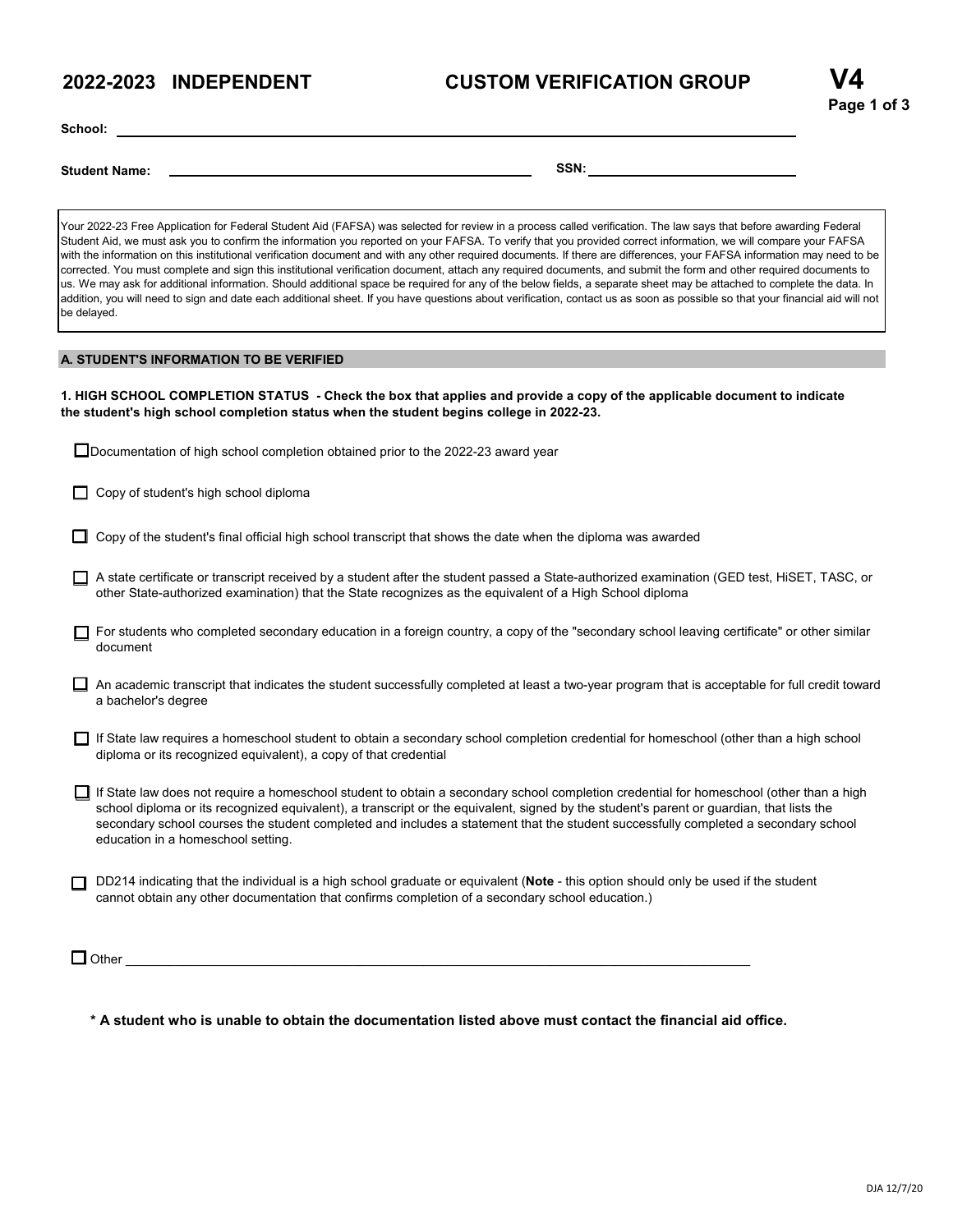# **SSN: Student Name: School:**

**2022-2023 INDEPENDENT** 

| 2. <b>IDENTITY AND STATEMENT OF EDUCATIONAL PURPOSE</b> – Student must sign the below statement (this does not replace the required<br>signature(s) at the bottom of this form) in person and their unexpired government-issued photo ID kept on file. If they cannot be present at the<br>school they must sign the statement in front of a Notary with the Notary's information also completed. The School representative must sign<br>confirming they have copied the unexpired government-issued ID and will ensure it is maintained at the institution for the required Title IV record<br>retention period. |                                                                                                 |              |  |  |  |  |
|-------------------------------------------------------------------------------------------------------------------------------------------------------------------------------------------------------------------------------------------------------------------------------------------------------------------------------------------------------------------------------------------------------------------------------------------------------------------------------------------------------------------------------------------------------------------------------------------------------------------|-------------------------------------------------------------------------------------------------|--------------|--|--|--|--|
| Check the box that applies:                                                                                                                                                                                                                                                                                                                                                                                                                                                                                                                                                                                       | In Person at the School<br>In Person in Front of a Notary                                       |              |  |  |  |  |
| <b>IDENTITY AND STATEMENT OF EDUCATIONAL PURPOSE (To be signed at the institution)</b>                                                                                                                                                                                                                                                                                                                                                                                                                                                                                                                            |                                                                                                 |              |  |  |  |  |
| The student must appear in person at                                                                                                                                                                                                                                                                                                                                                                                                                                                                                                                                                                              | to verify his or her identity by presenting<br>(Name of Post Secondary Educational Institution) |              |  |  |  |  |
| an unexpired government-issued photo identification (ID), such as, but not limited to, a driver's license, other state-issued ID, or passport. The<br>institution will maintain a copy of the student's photo ID that is annotated by the institution with the date it was received and reviewed and the<br>name of the official at the institution authorized to receive and review the student's ID.                                                                                                                                                                                                            |                                                                                                 |              |  |  |  |  |
| <b>Statement of Educational Purpose</b>                                                                                                                                                                                                                                                                                                                                                                                                                                                                                                                                                                           |                                                                                                 |              |  |  |  |  |
| I certify that I<br>(Print Student's Name)                                                                                                                                                                                                                                                                                                                                                                                                                                                                                                                                                                        | am the individual signing this Statement of Educational Purpose                                 |              |  |  |  |  |
| and that the Federal student financial assistance I may receive will only be used for educational purposes and to pay the cost of attending                                                                                                                                                                                                                                                                                                                                                                                                                                                                       |                                                                                                 |              |  |  |  |  |
| (Name of Post Secondary Educational Institution)                                                                                                                                                                                                                                                                                                                                                                                                                                                                                                                                                                  | for 2022-23.                                                                                    |              |  |  |  |  |
| (Student's Signature)                                                                                                                                                                                                                                                                                                                                                                                                                                                                                                                                                                                             | (Date)                                                                                          |              |  |  |  |  |
| <b>School Official Certification</b>                                                                                                                                                                                                                                                                                                                                                                                                                                                                                                                                                                              |                                                                                                 |              |  |  |  |  |
| I have received and reviewed<br>(Student Name)                                                                                                                                                                                                                                                                                                                                                                                                                                                                                                                                                                    | government-issued ID                                                                            | (Type of ID) |  |  |  |  |
| on<br>(Date reviewed)                                                                                                                                                                                                                                                                                                                                                                                                                                                                                                                                                                                             |                                                                                                 |              |  |  |  |  |
| (School official signature)                                                                                                                                                                                                                                                                                                                                                                                                                                                                                                                                                                                       | (Print Name)                                                                                    | (Date)       |  |  |  |  |